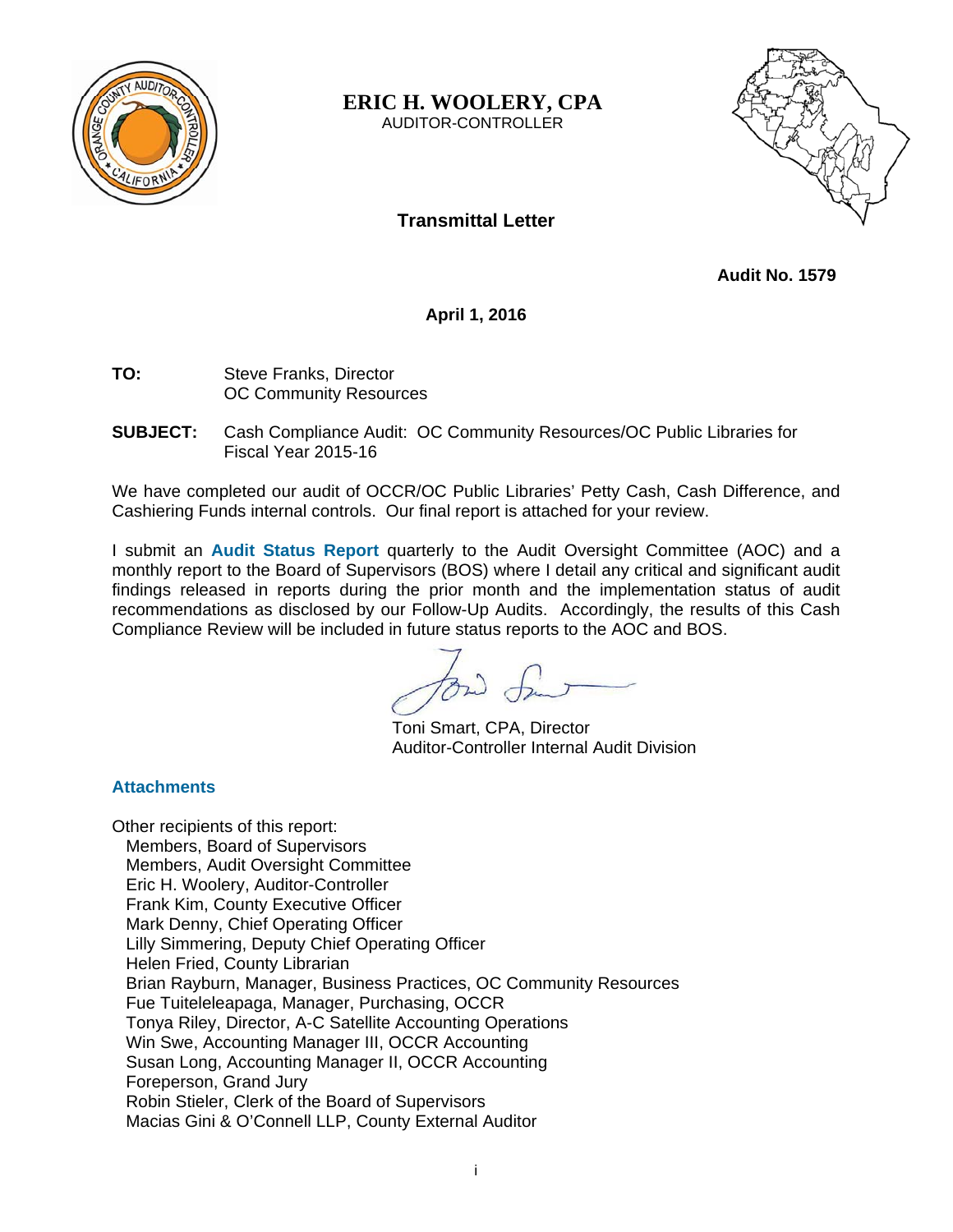

## *Cash Compliance Audit: OC Community Resources/OC Public Libraries Fiscal Year 2015-16 Audit No. 1579*

| <b>Transmittal Letter</b>                                           |    |
|---------------------------------------------------------------------|----|
| <b>Internal Auditor's Report</b>                                    |    |
| <b>OBJECTIVE</b>                                                    |    |
| <b>RESULTS</b>                                                      |    |
| <b>BACKGROUND</b>                                                   | 4  |
| <b>SCOPE AND METHODOLOGY</b>                                        | 4  |
| <b>FOLLOW-UP PROCESS</b>                                            | 5  |
| <b>MANAGEMENT'S RESPONSIBILITIES FOR INTERNAL CONTROL</b>           | 5  |
| <b>ATTACHMENT A: Summary of Findings and Requirements</b>           |    |
| <b>ATTACHMENT B: Specific Findings By Location</b>                  | 9  |
| <b>ATTACHMENT C: Report Item Classifications</b>                    | 10 |
| <b>ATTACHMENT D: OCCR/OC Public Libraries' Management Responses</b> | 11 |
|                                                                     |    |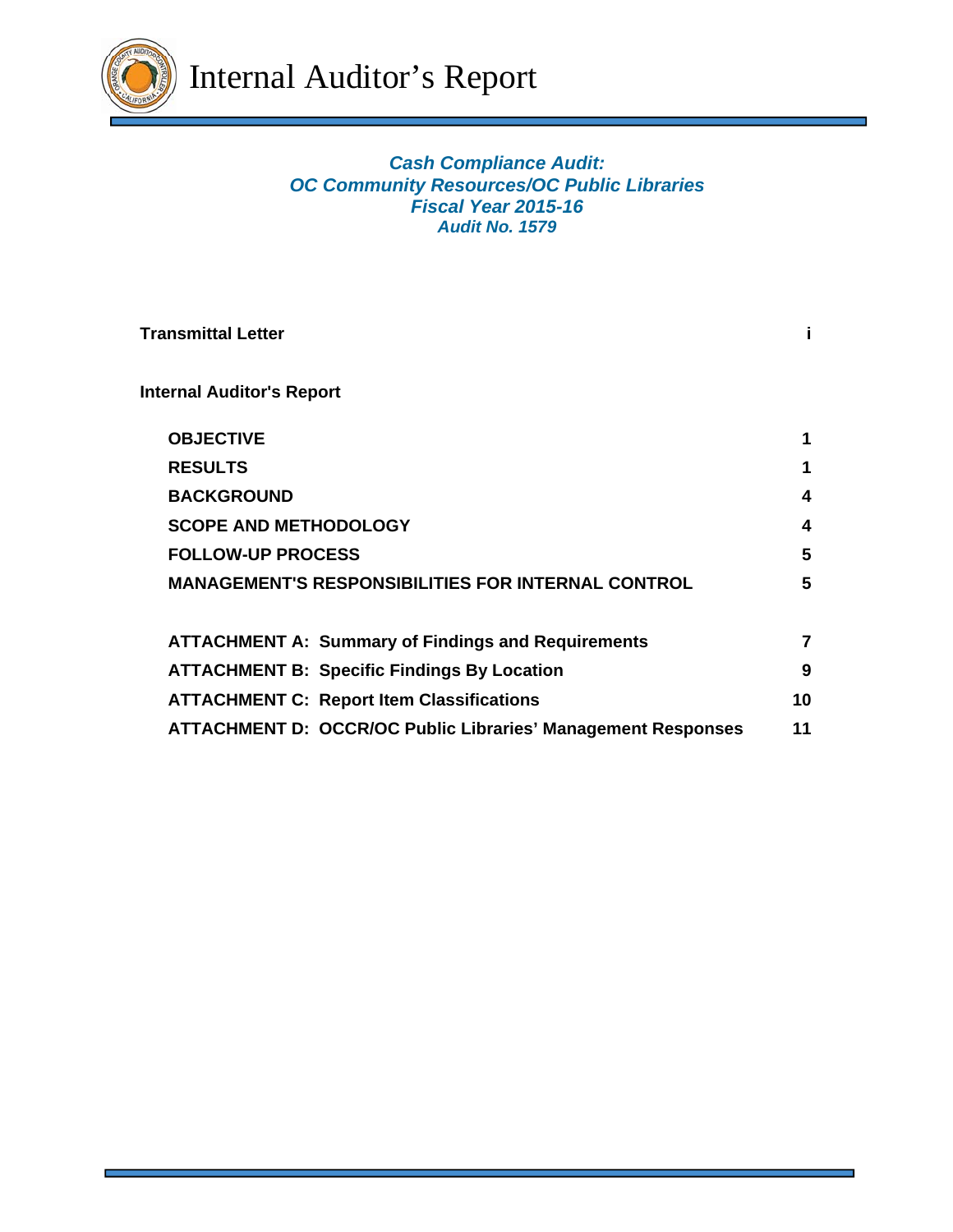

#### **Audit No. 1579**

 **April 1, 2016** 

| TO: | Steve Franks, Director        |
|-----|-------------------------------|
|     | <b>OC Community Resources</b> |

- FROM: Toni Smart, CPA, Director Auditor-Controller Internal Audit Division
- SUBJECT: Cash Compliance Audit: OC Community Resources/OC Public Libraries for FY 2015-16

#### **OBJECTIVE**

We completed our audit of OCCR/OC Public Libraries' Petty Cash, Cash Difference, and Cashiering fund internal controls. Our audit was to determine whether OC Public Libraries are performing cash handling duties in accordance with Auditor-Controller (A-C) County Accounting Manual (CAM) C-4 *Depositing*, A-C County Accounting Manual C-7 *Revolving Cash Fund,* A-C County Accounting Manual S-2 *Internal Control Systems,* and OC Community Resources (OCCR) policies and procedures. This audit was conducted in conformance with the Professional Practice of Internal Auditing prescribed by the Institute of Internal Auditors.

#### **RESULTS**

We are pleased to report that OCCR and OC Public Libraries took appropriate corrective action based on the findings and recommendations made in the prior cash handling review conducted during FY 2012-13 and made significant improvements to processes and controls over petty cash, cash differences, and cash handling. Several of the prior findings are considered closed with some exceptions as noted in this report. This audit also identified opportunities to further enhance the existing processes and controls at the branches. An overall Summary of Findings and Requirements is included in **ATTACHMENT A**. Specific Findings by Location are included in **ATTACHMENT B**. See OCCR/OC Public Libraries' Management Responses in **ATTACHMENT D**.

#### **PETTY CASH**

Petty Cash has been centralized and is located at OCCR Administration and no branches now have petty cash funds. We audited the internal control structure to determine whether the current structure provides for adequate internal controls. Based on our audit, we found that internal controls are in place to ensure compliance with A-C CAM requirements and OCCR policies and procedures. **We have no findings and recommendations for Petty Cash.**

#### **CASH DIFFERENCE FUND**

The Cash Difference Fund is located at Library Headquarters. We audited this process to determine whether the current structure provides for adequate internal controls. Based on our audit, internal controls are in place to ensure compliance with County and OCCR policies and procedures. **We have no findings and recommendations for the Cash Difference Fund.**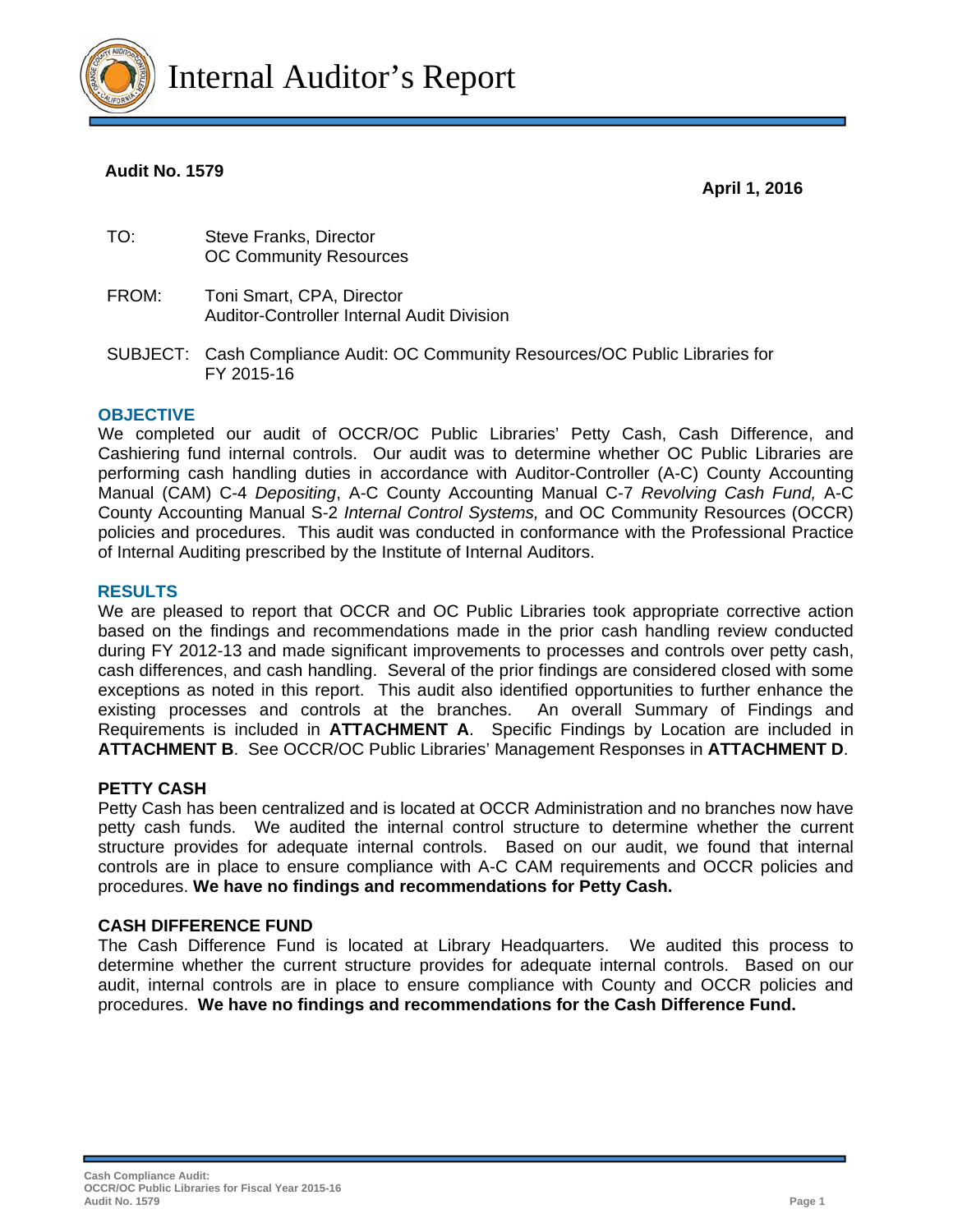

### **CASH HANDLING**

Based on our audit of cash handling at 24 Library branches, we found that internal controls are in place to ensure compliance with County procedures and OCCR policies and procedures. We noted where OC Public Libraries can further enhance internal controls over cash handling. We identified **11 Control Findings** and recommendations that will help strengthen cash handling controls as summarized below.

Also see Attachment A - Summary of Findings and Requirements.

| <b>Finding</b><br>No. | <b>Finding</b><br><b>Classification</b>              | <b>Finding</b>                                                                                                                                                             | <b>Recommendation</b>                                                                                                                                              | <b>Management Response</b>                                                                                                                                                                                                                                                                                                                             |
|-----------------------|------------------------------------------------------|----------------------------------------------------------------------------------------------------------------------------------------------------------------------------|--------------------------------------------------------------------------------------------------------------------------------------------------------------------|--------------------------------------------------------------------------------------------------------------------------------------------------------------------------------------------------------------------------------------------------------------------------------------------------------------------------------------------------------|
| C1                    | <b>Control</b><br><b>Finding</b>                     | \$25 discrepancy in opening<br>balance from cash loss<br>outstanding from Jan 2015.                                                                                        | Foothill Branch resolve and<br>report cash loss to replenish<br>change fund.                                                                                       | Concur. Library<br>Administration verified that<br>difference in the opening<br>balance has been resolved.                                                                                                                                                                                                                                             |
| $\overline{C2}$       | <b>Control</b><br><b>Finding</b>                     | When performing surprise<br>cash counts at the branches,<br>auditor identification and<br>authorization was not always<br>verified with Library<br>Management.             | Review and communicate<br>policy on the verification and<br>identification of non-Library<br>personnel conducting<br>business at the branches.                     | Concur. Library<br>Administration directed<br>Branch Managers to remind<br>staff that (1) they must verify<br>identification of non-library<br>personnel conducting<br>business at the branches,<br>and (2) if the Branch<br>manager is not present, they<br>must call headquarters for<br>authorization of any work to<br>be done at the branches.    |
| $\overline{C3}$       | <b>Control</b><br><b>Finding</b>                     | Costa Mesa Tech lacked a<br>plan for segregating duties<br>of receiving cash, daily<br>balancing and depositing,<br>and/or recording in CAPS+<br>when staffing is limited. | Costa Mesa Tech develop a<br>written plan to segregate<br>duties of cash receipting,<br>recording and depositing<br>when staffing is limited.                      | Concur. Library<br>Administration sent a copy of<br>the Cash Control Guidelines<br>to all staff and reminded the<br>Branch Managers that the<br>policy must be followed.<br>Additionally, Library<br>Management will ensure that<br>the Costa Mesa Tech<br>Branch maintains and<br>adheres to the Segregation<br>of Duties Schedule within 60<br>days. |
| C <sub>4</sub>        | <b>Control</b><br><b>Finding</b>                     | Most branches did not have<br>written transfer of<br>accountability when placing<br>monies into the safe<br>overnight for deposit.                                         | Implement a requirement for<br>branches to document<br>transfer of accountability<br>between the closing and<br>opening shifts for deposits<br>placed in the safe. | <b>Concur.</b> Library<br>Administration provided all<br>branches with a copy of the<br>Transfer of Accountability log<br>and covered instructions on<br>its use with Branch<br>Managers.                                                                                                                                                              |
| $\overline{C5}$       | <b>Control</b><br><b>Finding</b><br>(Repeat Finding) | One branch did not have a<br>sign posted informing<br>customers to request a<br>receipt.                                                                                   | Tustin Branch post a sign<br>informing customers to ask<br>for a receipt.                                                                                          | <b>Concur.</b> The Tustin Branch<br>Manager posted a sign<br>informing customers to ask<br>for a receipt.                                                                                                                                                                                                                                              |

#### **Summary Table of Findings, Recommendations, and Management Responses**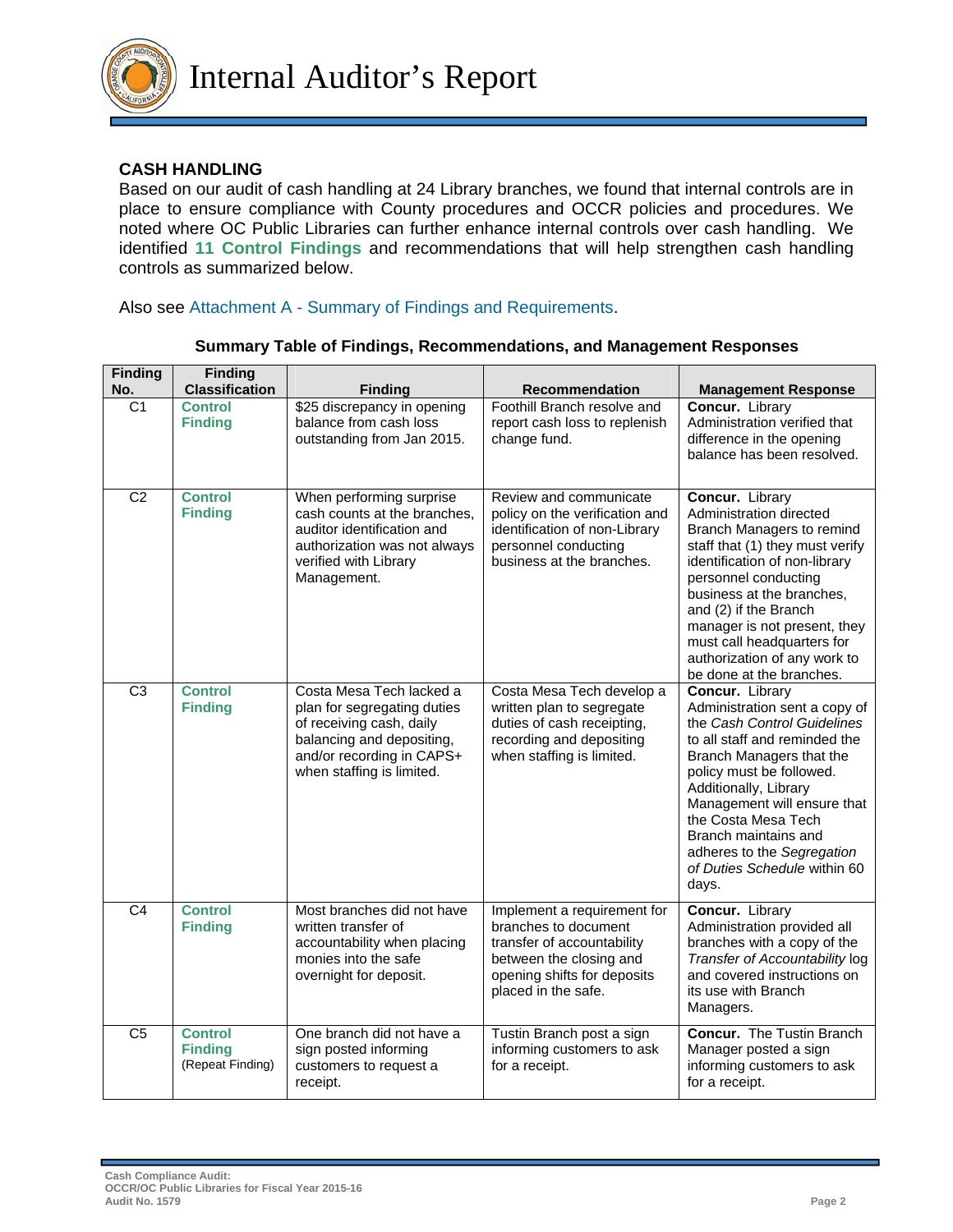

# Internal Auditor's Report

| <b>Finding</b><br>No. | <b>Finding</b><br><b>Classification</b>              | <b>Finding</b>                                                                                                                                                                                             | Recommendation                                                                                                                                                                                                                                                                            | <b>Management Response</b>                                                                                                                                                                                                                                                                                                                                                                                                              |
|-----------------------|------------------------------------------------------|------------------------------------------------------------------------------------------------------------------------------------------------------------------------------------------------------------|-------------------------------------------------------------------------------------------------------------------------------------------------------------------------------------------------------------------------------------------------------------------------------------------|-----------------------------------------------------------------------------------------------------------------------------------------------------------------------------------------------------------------------------------------------------------------------------------------------------------------------------------------------------------------------------------------------------------------------------------------|
| C <sub>6</sub>        | <b>Control</b><br><b>Finding</b><br>(Repeat Finding) | One branch did not reconcile<br>cash receipts to the Library<br>system (SIRSI).                                                                                                                            | El Toro Branch establish a<br>process to reconcile daily<br>cash receipts to SIRSI.                                                                                                                                                                                                       | Concur. Library<br>Administration called El Toro<br>Branch Manager to ensure<br>that she is on the distribution<br>list for the Daily Branch<br>Transaction Report.                                                                                                                                                                                                                                                                     |
| C7                    | <b>Control</b><br><b>Finding</b><br>(Repeat Finding) | At all branches, no<br>documentation was<br>maintained for changing<br>safe combinations and keys.<br>In some branches, changes<br>to safe combinations are not<br>made and/or have never<br>been changed. | Ensure appropriate safe<br>controls are in place at all<br>branches. This includes<br>maintaining a log of staff<br>with access to the safe<br>combination and/or keys,<br>and establishing a policy for<br>changing safe combinations<br>and/or retrieving keys when<br>employees leave. | Concur. Library<br>Administration will establish<br>policy and procedures to<br>ensure appropriate safe<br>controls, including<br>maintenance of access logs<br>and procedures for<br>controlling access, within the<br>next six months and<br>concurrent with the<br>purchase of new digital<br>safes.                                                                                                                                 |
| C <sub>8</sub>        | <b>Control</b><br><b>Finding</b>                     | One branch had a safe in a<br>non-secure location.                                                                                                                                                         | La Palma Branch keep its<br>safe in a secure location.                                                                                                                                                                                                                                    | Concur. Library<br>Administration plans to<br>purchase new digital safes<br>for all branches within the<br>next six months. The new<br>safe at the La Palma branch<br>will be located in a secure<br>location outside of public<br>view, behind a locking door.                                                                                                                                                                         |
| C <sub>9</sub>        | <b>Control</b><br><b>Finding</b>                     | Copy machine<br>reconciliations have not<br>been performed at some<br>branches.                                                                                                                            | <b>Library Management</b><br>implement a requirement to<br>reconcile copier machine<br>receipts on a monthly basis.                                                                                                                                                                       | Concur. Library<br>Administration reminded<br>Branch Managers that public<br>copiers must be reconciled<br>monthly in accordance with<br>Section 4 of the Copy<br><b>Machine Monthly</b><br><b>Reconciliation and Deposit</b><br>Policy. Additionally, Library<br>Administration will review<br>the Public Copiers Meter<br>Forms and Copier Fund<br>Worksheets to ensure<br>accuracy and timeliness in<br>accordance with this policy. |
| C10                   | <b>Control</b><br><b>Finding</b>                     | branches<br>did<br>Some<br>not<br>deposit cash receipts timely<br>as required by cash handling<br>policy.                                                                                                  | Deposit cash receipts in<br>accordance with County and<br>OCCR policy.                                                                                                                                                                                                                    | Concur. Library<br>Administration reminded the<br>Cypress, Stanton, and<br><b>Tustin Branch Managers</b><br>that the copy machine<br>deposits must be added to<br>the CAPS+ form and<br>deposited monthly according<br>to the Copy Machine<br>Monthly Reconciliation and<br>Deposit Policy.                                                                                                                                             |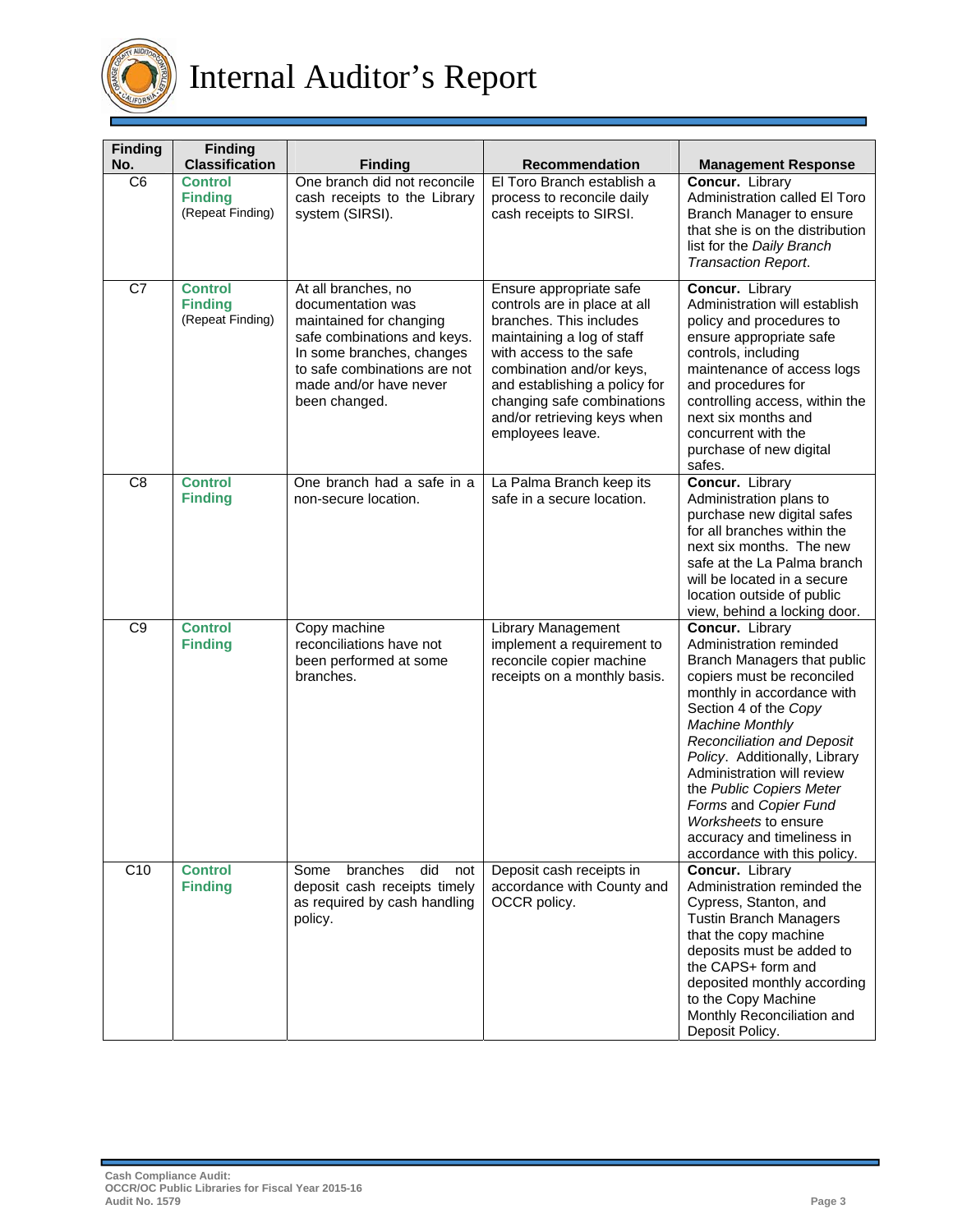

| <b>Finding</b><br>No. | <b>Finding</b><br><b>Classification</b> | <b>Finding</b>                                                                                                                                                                         | <b>Recommendation</b>                                                                                                                                                                         | <b>Management Response</b>                                                                                                                                                                                                                                                |
|-----------------------|-----------------------------------------|----------------------------------------------------------------------------------------------------------------------------------------------------------------------------------------|-----------------------------------------------------------------------------------------------------------------------------------------------------------------------------------------------|---------------------------------------------------------------------------------------------------------------------------------------------------------------------------------------------------------------------------------------------------------------------------|
| C <sub>11</sub>       | <b>Control</b><br><b>Finding</b>        | Library staff approve each<br>other's cash receipt voids<br>and adjustments. At most<br>branches, there are no<br>periodic reviews of these<br>transactions by the Branch<br>Managers. | Library Management should<br>implement a requirement for<br>periodic reviews by Branch<br>Managers of voids,<br>corrections, and adjustments<br>that Library staff approve for<br>each other. | Concur. Library<br>Administration reviewed the<br>Cash Control Guidelines<br>policy with all Branch<br>Managers. Consistent with<br>that policy, Library<br>Administration will formalize<br>procedures to periodically<br>review voids, corrections,<br>and adjustments. |

**Note**: Our audit was conducted at a sample of 24 branches. **It is important that OC Public Libraries' management review internal controls at the branches that were not reviewed and determine whether the above internal controls need to be implemented at those locations.**

Library Management should review the control findings identified in this report and implement procedures to address the recommendations. If Library Management determines that a required internal control cannot be implemented, this should be documented and discussed with the OCCR Administrative Services and/or Business Practices to agree on the accepted risk. The Auditor-Controller Internal Audit Division is available to partner with your staff so that they can successfully implement or mitigate difficult audit recommendations.

#### **BACKGROUND**

OCCR/OC Public Libraries has **33 library branches** throughout Orange County, and a library headquarters located in Santa Ana. OC Public Libraries has **Petty Cash of \$49,475** and Cash **change funds of \$3,525** totaling \$53,000 in Revolving Funds. They also have a Cash Difference fund totaling \$300. During the FY 2014-15, OC Public Libraries received **\$853,790 in fines, fees, and lost materials charges**.

OCCR Accounting conducted a cash handling review during FY 2012-13. The final report included 15 Petty Cash findings and 16 Cashiering findings. Our current audit found that the Petty Cash findings were closed as a result of centralizing the Petty Cash fund at OCCR Administration. As such, we determined that all prior Petty Cash findings were appropriately addressed and are closed. Our audit also found that the libraries implemented the Cash Control Guidelines, effective September 13, 2013, which resulted in 13 of the prior 16 Cash Handling findings being closed. The 11 findings and recommendations made in this report include three (3) repeat findings from the prior review and eight (8) recommendations to further enhance internal controls and processes.

#### **SCOPE AND METHODOLOGY**

Auditor-Controller Internal Audit staff performed a preliminary risk assessment of all 34 library locations (including headquarters). The purpose of the risk assessment was to ensure high and medium risk locations were audited. Additionally, three (3) of the nine (9) low risk libraries were reviewed as part of our sample to get a representation of all 33 branches.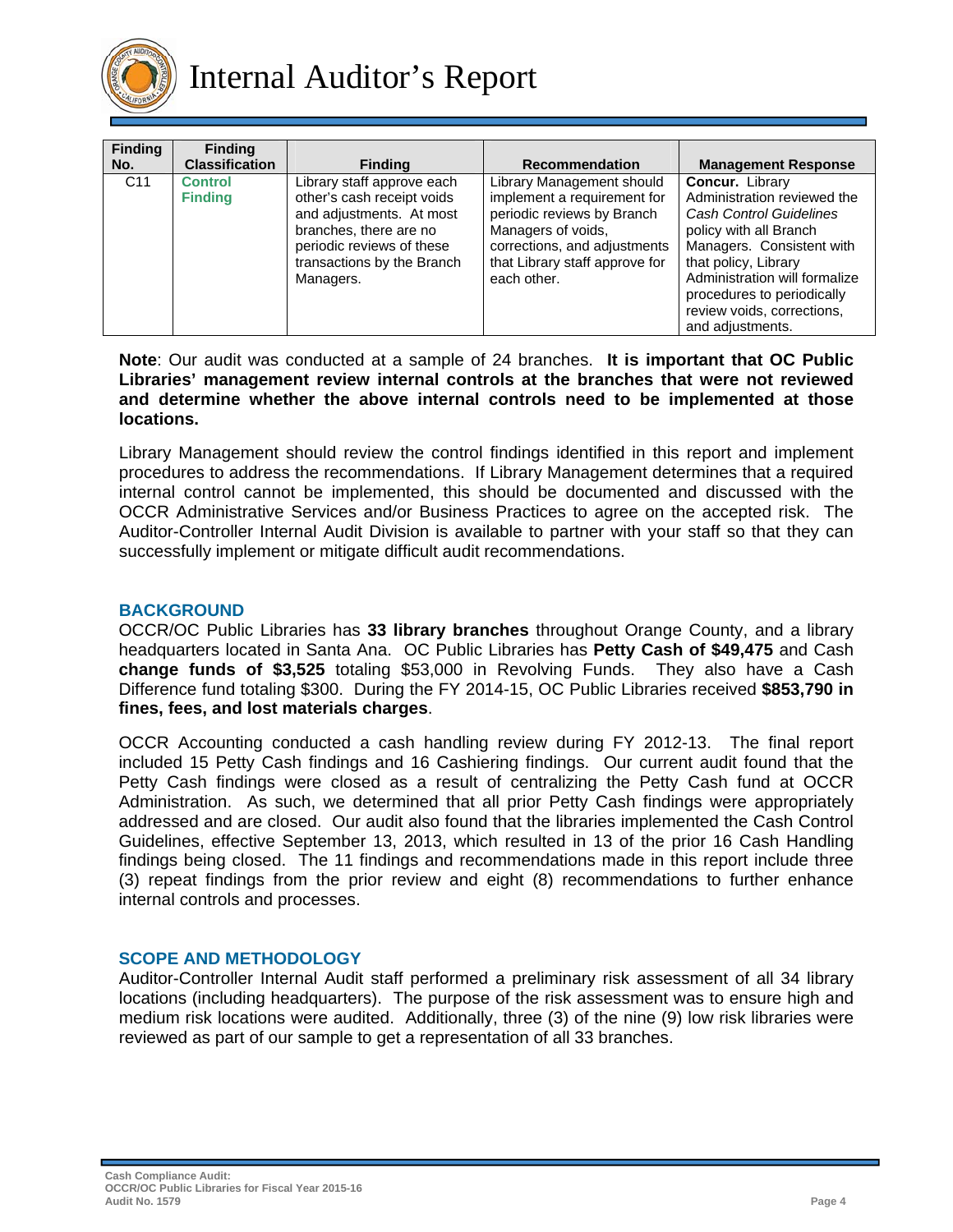

We identified four (4) risk areas applicable to cash handling and assigned a number to each of the identified risk areas from one to five (one as low risk and five as high risk). The four (4) risk areas included:

- Cash register dollar activity for a three month period
- Change fund balance
- Reported cash losses or cash shortages in FY 2014-15
- Number of cash compliance review findings identified in FY 2012-13

An overall score was calculated to determine high, medium, and low risk areas. The locations audited (total of 24) based on a rating of high risk, medium risk, and low risk are included in **Attachment B** of this report. Our cash compliance audit included:

- 1. Unannounced visits to confirm petty cash, cash difference fund cash, and cash drawer amounts on hand at the time of the visit agree to Accounting records.
- 2. Interviews with the Petty Cash Fund Custodian, Cash Difference Fund Custodian, and Cashiering staff.
- 3. Completion of Internal Control Questionnaires.
- 4. Review of a sample of petty cash vouchers for compliance with A-C Accounting procedures.
- 5. Prepared Segregation of Duties matrices for Cash Receipt, Cash Difference, and Petty Cash activities.
- 6. Review of the status of findings in the prior cash compliance report.

#### **FOLLOW-UP PROCESS**

Please note we have a structured and rigorous **Follow-Up Audit** process in response to recommendations and suggestions made by the Audit Oversight Committee (AOC) and the Board of Supervisors (BOS). Our **First Follow-Up Audit** of any Significant and Critical Control Weaknesses will begin at six months from the official release of the report. A copy of all our Follow-Up Audit reports is provided to the BOS as well as to all those individuals indicated on our standard routing distribution list.

The AOC and BOS expect that audit recommendations will typically be implemented within six months and often sooner for significant and higher risk issues. Our **Second Follow-Up Audit** of any Significant and Critical Control Weaknesses will begin at six months from the release of the first Follow-Up Audit report, and any Control Findings will be followed up with our next Cash Compliance Audit, by which time **all** audit recommendations are expected to be addressed and implemented. We bring to the AOC's attention any audit recommendations we find still not implemented or mitigated after the second Follow-Up Audit. Such open issues appear on the AOC agenda at their next scheduled meeting for discussion.

#### **MANAGEMENT'S RESPONSIBILITIES FOR INTERNAL CONTROLS**

In accordance with the Auditor-Controller's County Accounting Manual Section S-2 Internal Control Systems: "All County departments/agencies shall maintain effective internal control systems as an integral part of their management practices. This is because management has primary responsibility for establishing and maintaining the internal control system. All levels of management must be involved in assessing and strengthening internal controls."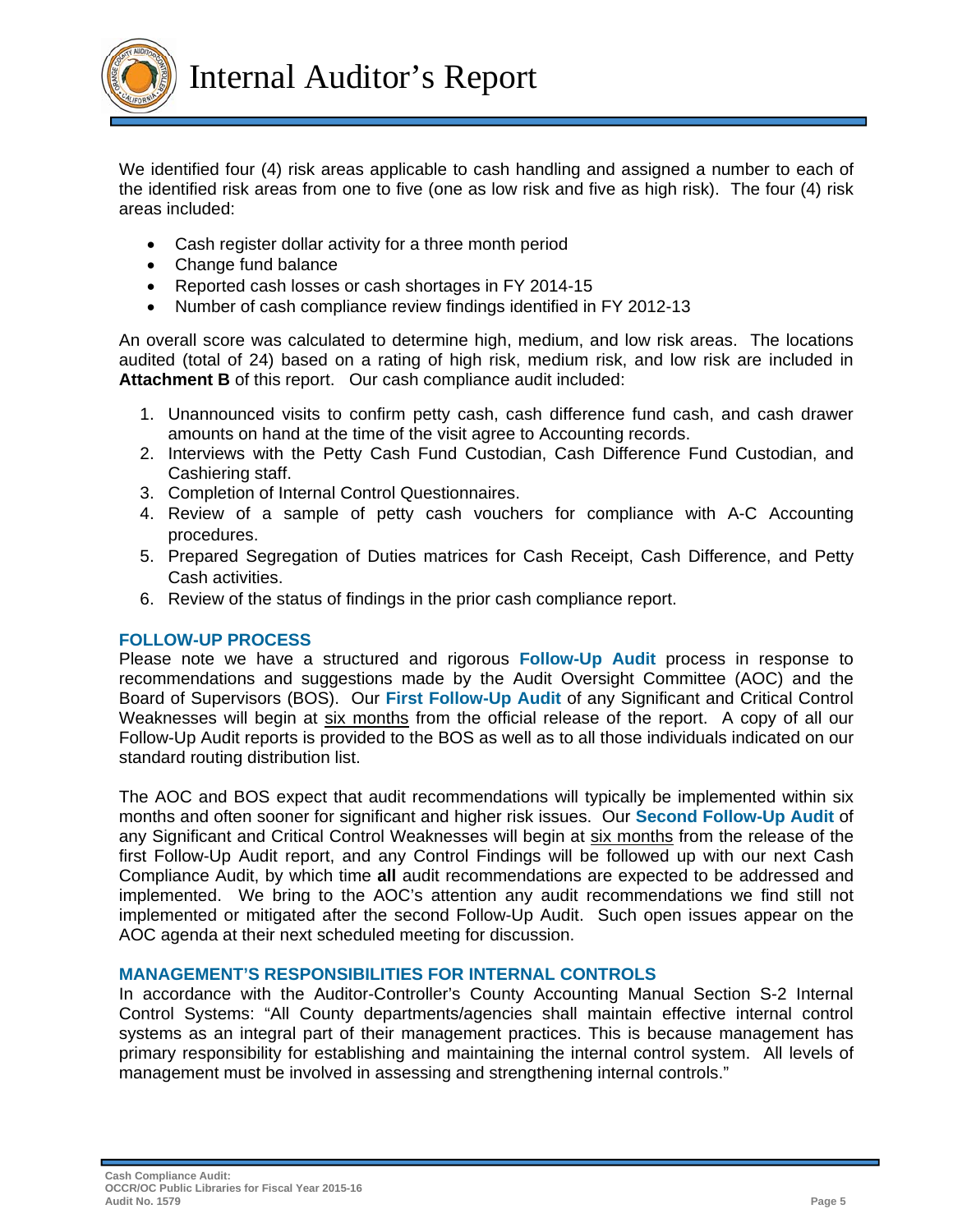

Control systems shall be continuously evaluated by Management and weaknesses, when detected, must be promptly corrected. The criteria for evaluating an entity's internal control structure is the Committee of Sponsoring Organizations (COSO) control framework. Our Internal Control Audit enhances and complements, but does not substitute for the OCCR/OC Public Libraries' continuing emphasis on control activities and self-assessment of control risks.

#### **Inherent Limitations in Any System of Internal Control**

Because of inherent limitations in any system of internal controls, errors or irregularities may nevertheless occur and not be detected. Specific examples of limitations include, but are not limited to, resource constraints, unintentional errors, management override, circumvention by collusion, and poor judgment. Also, projection of any evaluation of the system to future periods is subject to the risk that procedures may become inadequate because of changes in conditions or the degree of compliance with the procedures may deteriorate. Accordingly, our audit would not necessarily disclose all weaknesses in the OCCR/OC Public Libraries' operating procedures, accounting practices, and compliance with County policy.

#### **ACKNOWLEDGMENT**

The cooperation of OCCR and OC Public Libraries staff during this audit is greatly appreciated. If you have any questions or concerns, please contact me at (714) 834-5442, or Scott Suzuki, Assistant Director at (714) 834-5509.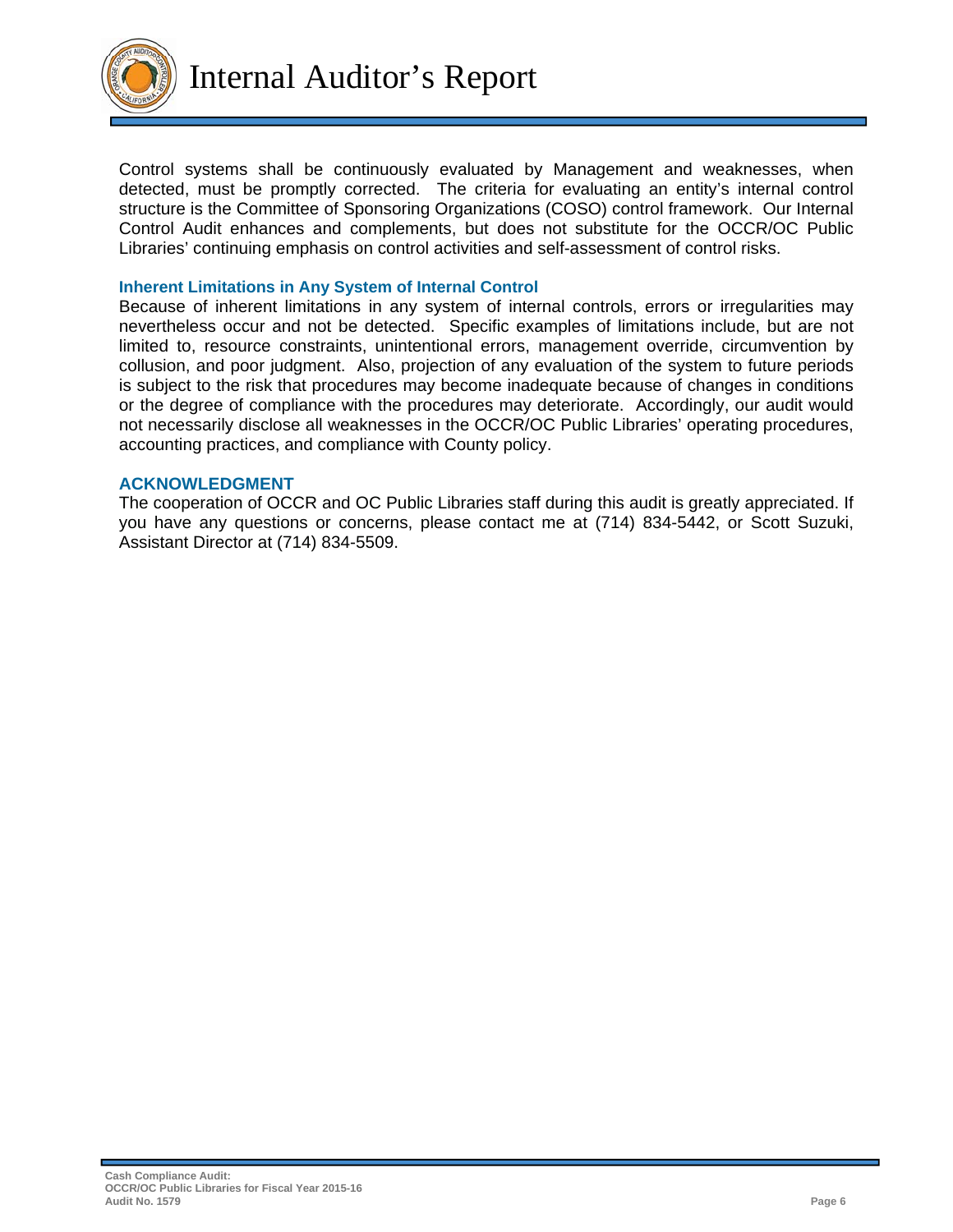

# **ATTACHMENT A: Summary of Findings and Requirements**

| <b>Finding</b><br># | <b>Finding</b>                                                                                                                                                                                                                                                                                                                                                                      | <b>A-C Procedure</b><br>Name and #                                                                                              | A-C Procedure Requirement and<br><b>OCCR Policy</b>                                                                                                                                                                                                                                                                                                                                                                                                                                                                            |
|---------------------|-------------------------------------------------------------------------------------------------------------------------------------------------------------------------------------------------------------------------------------------------------------------------------------------------------------------------------------------------------------------------------------|---------------------------------------------------------------------------------------------------------------------------------|--------------------------------------------------------------------------------------------------------------------------------------------------------------------------------------------------------------------------------------------------------------------------------------------------------------------------------------------------------------------------------------------------------------------------------------------------------------------------------------------------------------------------------|
| C <sub>1</sub>      | A cash loss resulted in a<br>difference of \$25 to the<br>opening balance amount at the<br>Foothill Ranch Branch. This<br>difference has been<br>outstanding since January<br>2015.                                                                                                                                                                                                 | Revolving Cash Fund<br>C.7 2.5.1 Cash<br>Shortages<br><b>OCCR Policy - Cash</b><br><b>Control Guidelines</b><br>section IV.B.ii | "Cash shortages in a revolving cash fund<br>should be replenished in accordance<br>with Procedure C-2, Cash Difference<br>Fund. Departments without a Cash<br>Difference Fund must follow Procedure<br>C-3, Cash Losses."<br>"Money in cash register drawers should<br>be counted at opening and closing each<br>day."                                                                                                                                                                                                         |
| C <sub>2</sub>      | Library Management's<br>expectation is for branch<br>personnel to verify the identity<br>and authority of non-Library<br>personnel conducting business<br>at the branches. Auditor's<br>identity was not verified when<br>performing surprise cash count<br>at all branches. Some<br>branches asked for an ID, but<br>none verified the cash counts<br>with Library Administration. | Internal OC Public<br><b>Library Policy</b>                                                                                     | All library personnel need to verify the<br>existence of anyone asking to perform<br>any type of job at the library, whether it<br>is an Auditor-Controller employee or a<br>repair person, all need to have<br>permission.<br>If the Branch Manager is not aware of<br>someone coming out for a specific<br>reason, they need to call Library<br>Headquarters and get permission to<br>allow the activity to occur.                                                                                                           |
| C <sub>3</sub>      | Costa Mesa Tech lacked a<br>plan for segregating duties of<br>receiving cash, daily balancing<br>and depositing, and/or<br>recording in CAPS+ when<br>staffing is limited.                                                                                                                                                                                                          | Deposits C.4 2.1<br>Segregation of Duties                                                                                       | "Responsibilities for receiving and<br>depositing monies should be segregated<br>between several employees to establish<br>control over collections. An essential<br>segregation of duties is having someone<br>other than the employee receiving<br>monies preparing the Deposit Order.<br>Similarly, the person verifying the final<br>Deposit Order should not be the person<br>who prepared it."                                                                                                                           |
| C <sub>4</sub>      | Most branches did not have<br>written transfer of<br>accountability when placing<br>monies into the safe overnight<br>for deposit.                                                                                                                                                                                                                                                  | Deposits C.4 2.2<br>Accountability<br>2.1 Segregation of<br>Duties                                                              | "When monies are subsequently<br>transferred between employees during<br>the collection and deposit process, the<br>employees should document the transfer<br>of accountability in writing. It should be<br>stressed to employees that it is to their<br>own benefit to verify the amounts being<br>transferred to them, prior to signing for<br>the funds. In the event of a loss, the<br>transfer of accountability provides<br>management with a method to<br>determine where, when and possibly<br>how the loss occurred." |
| C <sub>5</sub>      | At the Tustin Branch, a sign is<br>not posted informing<br>customers to request a receipt.<br><b>Note:</b> This is a repeat finding<br>from the prior cash compliance<br>review.                                                                                                                                                                                                    | Deposits C.4 2.2<br>Accountability                                                                                              | "Accountability should be established<br>when monies are initially collected or<br>received by preparing some type of<br>Initial Collection Record (examples<br>include receipt forms, lists and calculator<br>tapes.)                                                                                                                                                                                                                                                                                                         |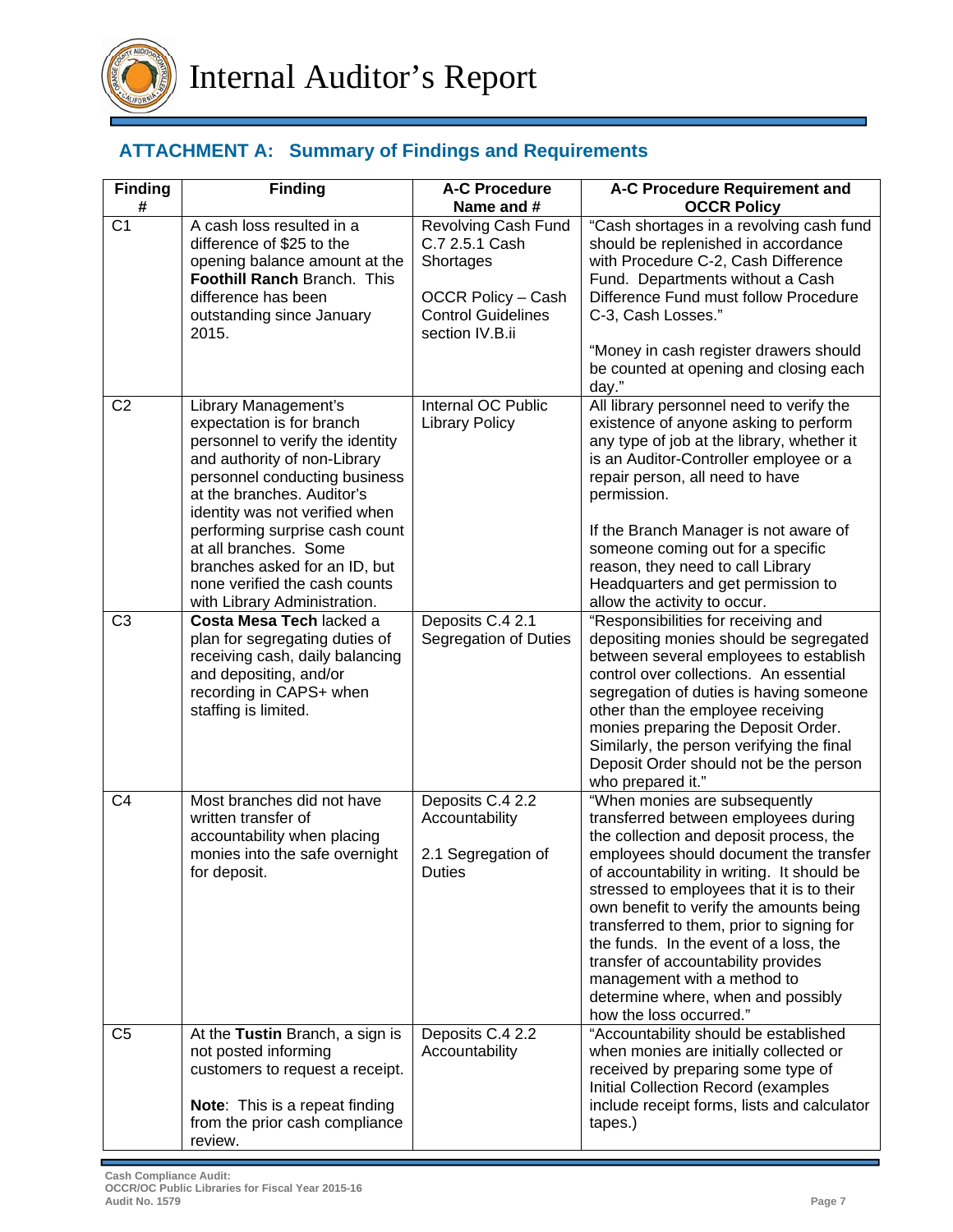

# Internal Auditor's Report

| <b>Finding</b>  | <b>Finding</b>                                                                                                                                                                                         | <b>A-C Procedure</b><br>Name and #                                                                            | A-C Procedure Requirement and<br><b>OCCR Policy</b>                                                                                                                                                                                                                                                                                                          |  |  |  |  |
|-----------------|--------------------------------------------------------------------------------------------------------------------------------------------------------------------------------------------------------|---------------------------------------------------------------------------------------------------------------|--------------------------------------------------------------------------------------------------------------------------------------------------------------------------------------------------------------------------------------------------------------------------------------------------------------------------------------------------------------|--|--|--|--|
| C <sub>6</sub>  | At the El Toro Branch, cash<br>receipts are not reconciled to<br>SIRSI.<br>Note: This is a repeat finding                                                                                              | Deposits C.4 2.3<br>Deposit Order<br>Verification by<br>Department/Agencies                                   | "Upon receipt of the validated Deposit<br>Order, the department/agency shall<br>compare it to the original Deposit Order<br>and to the Initial Collection Records to<br>ensure all collections are deposited."                                                                                                                                               |  |  |  |  |
|                 | from the prior cash compliance<br>review                                                                                                                                                               |                                                                                                               |                                                                                                                                                                                                                                                                                                                                                              |  |  |  |  |
| C7              | At all branches, no<br>documentation was<br>maintained for changing safe<br>combinations/keys.<br>In some branches, changes to<br>safe combinations are not<br>made and/or have never been<br>changed. | <b>Internal Control</b><br>Systems S-2 3.2<br><b>Access to Assets</b>                                         | "Access to County assets should be<br>limited to authorized personnel who<br>require these assets in the performance<br>of their assigned duties."                                                                                                                                                                                                           |  |  |  |  |
|                 | Note: This is a repeat finding<br>from the prior cash compliance<br>review.                                                                                                                            |                                                                                                               |                                                                                                                                                                                                                                                                                                                                                              |  |  |  |  |
| C <sub>8</sub>  | Safe is not in a secure location<br>at the La Palma Branch.                                                                                                                                            | <b>Internal Control</b><br>Systems S-2 3.2<br><b>Access to Assets</b>                                         | "Access to County assets should be<br>limited to authorized personnel who<br>require these assets in the performance<br>of their assigned duties."                                                                                                                                                                                                           |  |  |  |  |
| C <sub>9</sub>  | Copy machine reconciliations<br>have not been performed at<br>some branches.                                                                                                                           | <b>OCCR Policy - Copy</b><br>Machine<br>Reconciliation and<br><b>Deposit Section II</b>                       | "Copy machine coin and bill boxes<br>should be reconciled monthly."                                                                                                                                                                                                                                                                                          |  |  |  |  |
| C10             | Deposits are not made as<br>required at the Cypress,<br><b>Stanton, and Tustin</b><br>Branches.                                                                                                        | <b>OCCR Policy - Copy</b><br>Machine<br>Reconciliation and<br>Deposit Section II,<br>III.b, IV.d and IV.e     | "Coins and cash totals should be added<br>to the CAPS+ form and deposited in the<br>bank. Managers will ensuredeposits<br>are made monthly. Amount should be<br>added to the CAPS+ deposit form for the<br>day and deposited in the bank. If money<br>cannot be deposited on that day, the<br>money shall be held in the safe until it<br>can be deposited." |  |  |  |  |
| C <sub>11</sub> | Library staff approves each<br>other's voids and adjustments<br>to cash receipts. At most<br>branches, there are no<br>periodic reviews of these<br>transactions by the Branch<br>Managers.            | <b>Internal Control</b><br>Systems S-2 3.3<br>Authorization,<br>Execution and<br>recording of<br>Transactions | "Independent evidence shall be<br>maintained to document that<br>authorizations are issued by persons<br>acting within the scope of their authority<br>and that transactions conform with the<br>terms of the authorizations."                                                                                                                               |  |  |  |  |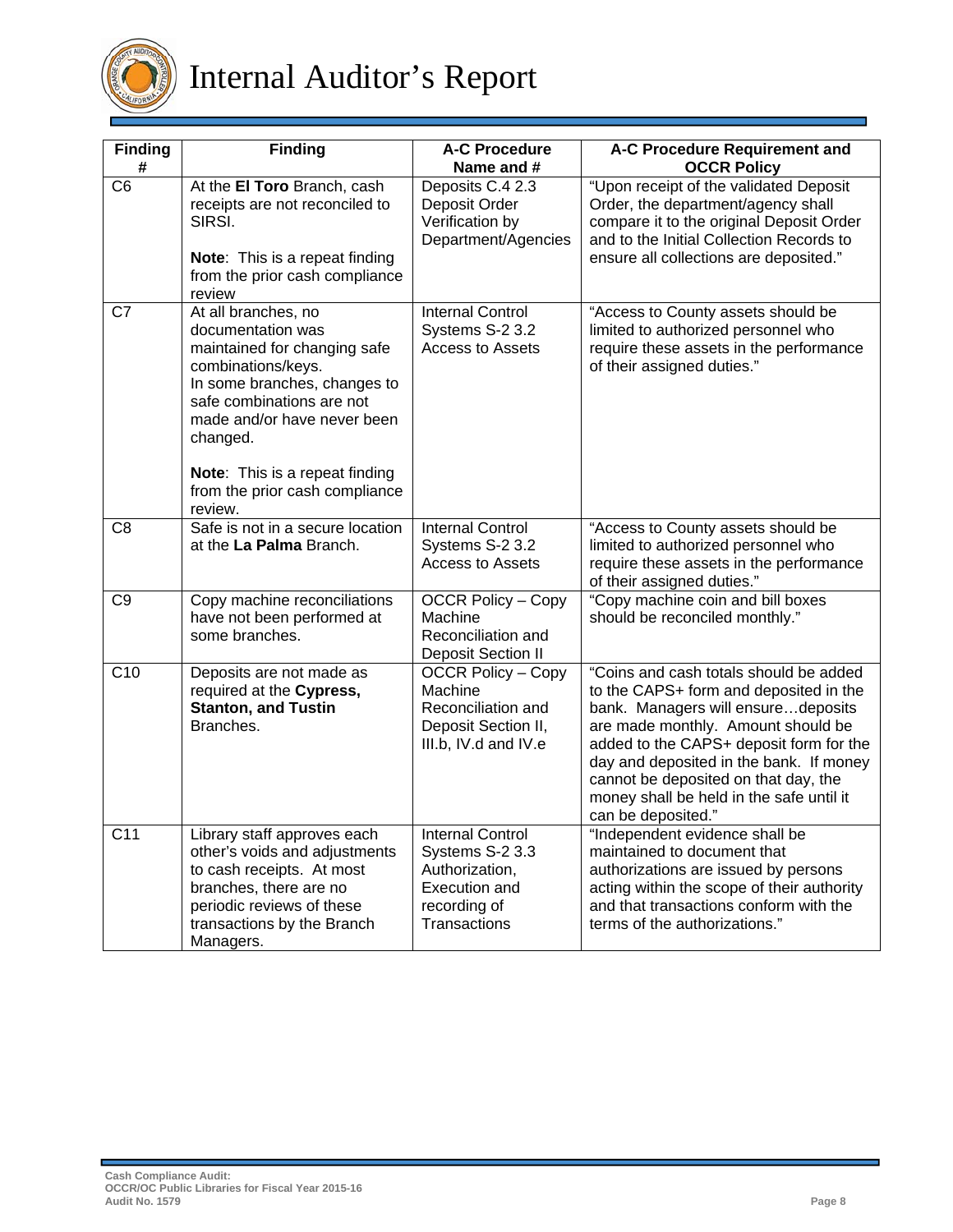

# **ATTACHMENT B: Specific Findings by Location**

|                | <b>Cashiering Findings</b> |                         |                         |                |                         |                         |                         |                         |                |                         |                         |                         |                                 |
|----------------|----------------------------|-------------------------|-------------------------|----------------|-------------------------|-------------------------|-------------------------|-------------------------|----------------|-------------------------|-------------------------|-------------------------|---------------------------------|
|                | <b>Libraries</b>           | C <sub>1</sub>          | C <sub>2</sub>          | C <sub>3</sub> | C <sub>4</sub>          | C <sub>5</sub>          | C <sub>6</sub>          | C <sub>7</sub>          | C <sub>8</sub> | C <sub>9</sub>          | C <sub>10</sub>         | C <sub>11</sub>         | <b>Location</b><br><b>Total</b> |
| 1              | Aliso Viejo                |                         | $\overline{\mathsf{X}}$ |                | $\overline{\mathsf{X}}$ |                         |                         | $\overline{\mathsf{X}}$ |                | $\mathsf{X}$            |                         | $\mathsf{X}$            | 5                               |
| $\overline{2}$ | <b>Brea</b>                |                         | $\overline{\mathsf{X}}$ |                |                         |                         |                         | $\overline{\mathsf{X}}$ |                |                         |                         | $\overline{\mathsf{X}}$ | $\overline{\mathbf{3}}$         |
| 3              | Costa Mesa                 |                         | $\overline{\mathsf{X}}$ |                | $\overline{\mathsf{X}}$ |                         |                         | $\overline{\mathsf{X}}$ |                |                         |                         | $\overline{\mathsf{X}}$ | 4                               |
| 4              | Costa Mesa Tech            |                         | $\overline{\mathsf{X}}$ | $\mathsf{X}$   | $\overline{\mathsf{X}}$ |                         |                         | $\overline{\mathsf{X}}$ |                |                         |                         | $\overline{\mathsf{X}}$ | 5                               |
| 5              | Costa Mesa/Mesa Verde      |                         | $\overline{\mathsf{X}}$ |                | $\overline{\mathsf{X}}$ |                         |                         | $\overline{\mathsf{x}}$ |                | $\overline{\mathsf{X}}$ |                         | $\overline{\mathsf{x}}$ | $\overline{\mathbf{5}}$         |
| 6              | Cypress                    |                         | $\overline{\mathsf{X}}$ |                | $\overline{\mathsf{X}}$ |                         |                         | $\overline{\mathsf{X}}$ |                |                         | $\overline{\mathsf{X}}$ | $\overline{\mathsf{X}}$ | 5                               |
| $\overline{7}$ | Dana Point                 |                         | $\overline{\mathsf{X}}$ |                |                         |                         |                         | $\overline{\mathsf{X}}$ |                | $\overline{\mathsf{X}}$ |                         | $\overline{\mathsf{X}}$ | 4                               |
| 8              | El Toro                    |                         | $\overline{\mathsf{X}}$ |                | $\overline{\mathsf{X}}$ |                         | $\overline{\mathsf{X}}$ | $\overline{\mathsf{X}}$ |                | $\overline{\mathsf{X}}$ |                         | $\overline{\mathsf{X}}$ | $6\phantom{a}$                  |
| 9              | <b>Foothill Ranch</b>      | $\overline{\mathsf{X}}$ | $\overline{\mathsf{X}}$ |                | $\overline{\mathsf{X}}$ |                         |                         | $\overline{\mathsf{X}}$ |                |                         |                         | $\overline{\mathsf{X}}$ | 5                               |
| 10             | <b>Fountain Valley</b>     |                         | $\overline{\mathsf{X}}$ |                | $\overline{\mathsf{X}}$ |                         |                         | $\overline{\mathsf{X}}$ |                |                         |                         | $\overline{\mathsf{X}}$ | 4                               |
| 11             | Garden Grove Regional      |                         | $\overline{\mathsf{X}}$ |                | $\overline{\mathsf{X}}$ |                         |                         | $\overline{\mathsf{X}}$ |                |                         |                         | $\overline{\mathsf{X}}$ | 4                               |
| 12             | Irvine/Heritage Park       |                         | $\overline{\mathsf{X}}$ |                | $\overline{\mathsf{X}}$ |                         |                         | $\overline{\mathsf{X}}$ |                | $\overline{\mathsf{X}}$ |                         | $\overline{\mathsf{X}}$ | 5                               |
| 13             | Irvine/Katie Wheeler       |                         | $\overline{\mathsf{X}}$ |                | $\overline{\mathsf{X}}$ |                         |                         | $\overline{\mathsf{X}}$ |                | $\overline{X}$          |                         | $\overline{\mathsf{X}}$ | 5                               |
| 14             | Irvine/University Park     |                         | $\overline{\mathsf{X}}$ |                | $\overline{\mathsf{X}}$ |                         |                         | $\overline{\mathsf{X}}$ |                |                         |                         | $\overline{\mathsf{X}}$ | 4                               |
| 15             | La Habra                   |                         | $\overline{\mathsf{X}}$ |                | $\overline{\mathsf{X}}$ |                         |                         | $\overline{\mathsf{X}}$ |                |                         |                         | $\overline{\mathsf{X}}$ | 4                               |
| 16             | La Palma                   |                         | $\overline{\mathsf{X}}$ |                | $\overline{\mathsf{X}}$ |                         |                         | $\overline{\mathsf{X}}$ | $\mathsf{X}$   |                         |                         | $\overline{\mathsf{X}}$ | $\overline{\mathbf{5}}$         |
| 17             | Ladera Ranch               |                         | $\overline{\mathsf{X}}$ |                | $\overline{\mathsf{X}}$ |                         |                         | $\overline{\mathsf{X}}$ |                |                         |                         | $\overline{\mathsf{X}}$ | 4                               |
| 18             | Los Alamitos/Rossmoor      |                         | $\overline{\mathsf{X}}$ |                | $\overline{\mathsf{X}}$ |                         |                         | $\overline{\mathsf{X}}$ |                |                         |                         | $\overline{\mathsf{X}}$ | 4                               |
| 19             | Rancho Santa Margarita     |                         | $\overline{\mathsf{X}}$ |                | $\overline{\mathsf{X}}$ |                         |                         | $\overline{\mathsf{X}}$ |                | $\overline{\mathsf{X}}$ |                         | $\overline{\mathsf{X}}$ | $\overline{\mathbf{5}}$         |
| 20             | San Clemente               |                         | $\overline{\mathsf{X}}$ |                |                         |                         |                         | $\overline{\mathsf{X}}$ |                | $\overline{\mathsf{X}}$ |                         | $\overline{\mathsf{X}}$ | 4                               |
| 21             | San Juan Capistrano        |                         | $\overline{X}$          |                | $\overline{\mathsf{x}}$ |                         |                         | $\overline{\mathsf{X}}$ |                | $\overline{\mathsf{X}}$ |                         | $\overline{X}$          | $\overline{\mathbf{5}}$         |
| 22             | Stanton                    |                         | $\overline{\mathsf{X}}$ |                | $\overline{\mathsf{X}}$ |                         |                         | $\overline{\mathsf{X}}$ |                |                         | $\overline{\mathsf{X}}$ | $\overline{\mathsf{X}}$ | $5\phantom{a}$                  |
| 23             | <b>Tustin</b>              |                         | $\overline{\mathsf{X}}$ |                | $\overline{\mathsf{X}}$ | $\overline{\mathsf{X}}$ |                         | $\overline{\mathsf{X}}$ |                | $\overline{\mathsf{X}}$ | $\overline{\mathsf{X}}$ | $\overline{\mathsf{X}}$ | $\overline{7}$                  |
| 24             | Westminster                |                         | $\overline{\mathsf{X}}$ |                | $\overline{\mathsf{X}}$ |                         |                         | $\overline{\mathsf{X}}$ |                |                         |                         | $\overline{\mathsf{X}}$ | 4                               |
|                |                            |                         |                         |                |                         |                         |                         |                         |                |                         |                         |                         |                                 |
|                | <b>Total for Libraries</b> | 1                       | 24                      | 1              | 21                      | 1                       | 1                       | 24                      | 1              | 10                      | 3                       | 24                      | 111                             |

# General Comments:

C2 – Identifying non-Library personnel is a management expectation communicated to the auditors. The policy expectation may not have been communicated to all branches.

C4 – Documenting monies placed in the safe overnight provides written transfer of accountability in the event of missing or lost cash receipts.

C7 – Most branches did not have controls over safe combinations/keys or policy to change when employees leave. Some did not know how to change the combination locks. Library Management should evaluate the cost/benefit of safe controls and communicate its policy to the branches.

C11 - Library staff approves each other's cash receipts voids and adjustments. This control can be enhanced by having Branch Managers periodically review the voids/adjustments for propriety.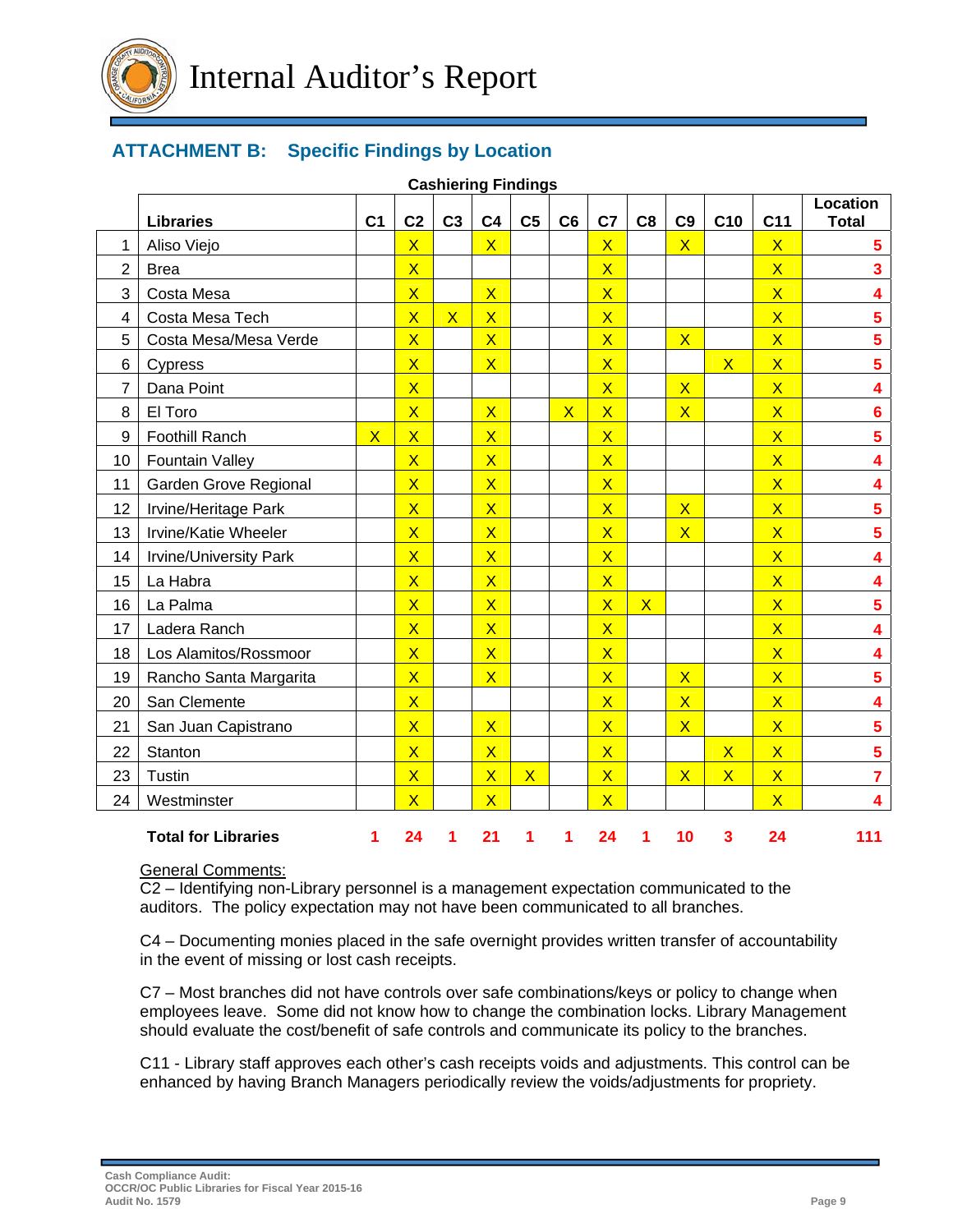

# **ATTACHMENT C: Report Item Classifications**

For purposes of reporting our audit findings and recommendations, we will classify audit report items into three distinct categories:

#### **Critical Control Weaknesses:**

These are Audit Findings or a combination of Auditing Findings that represent critical exceptions to the audit objective(s) and/or business goals. Such conditions may involve either actual or potential large dollar errors or be of such a nature as to compromise the Department's or County's reputation for integrity. Management is expected to address Critical Control Weaknesses brought to their attention immediately.

#### **Significant Control Weaknesses:**

These are Audit Findings or a combination of Audit Findings that represent a significant deficiency in the design or operation of internal controls. Significant Control Weaknesses require prompt corrective actions.

#### **Control Findings:**

These are Audit Findings concerning internal controls, compliance issues, or efficiency/effectiveness issues that require management's corrective action to implement or enhance processes and internal controls. Control Findings are expected to be addressed within our follow-up process of six months, but no later than twelve months.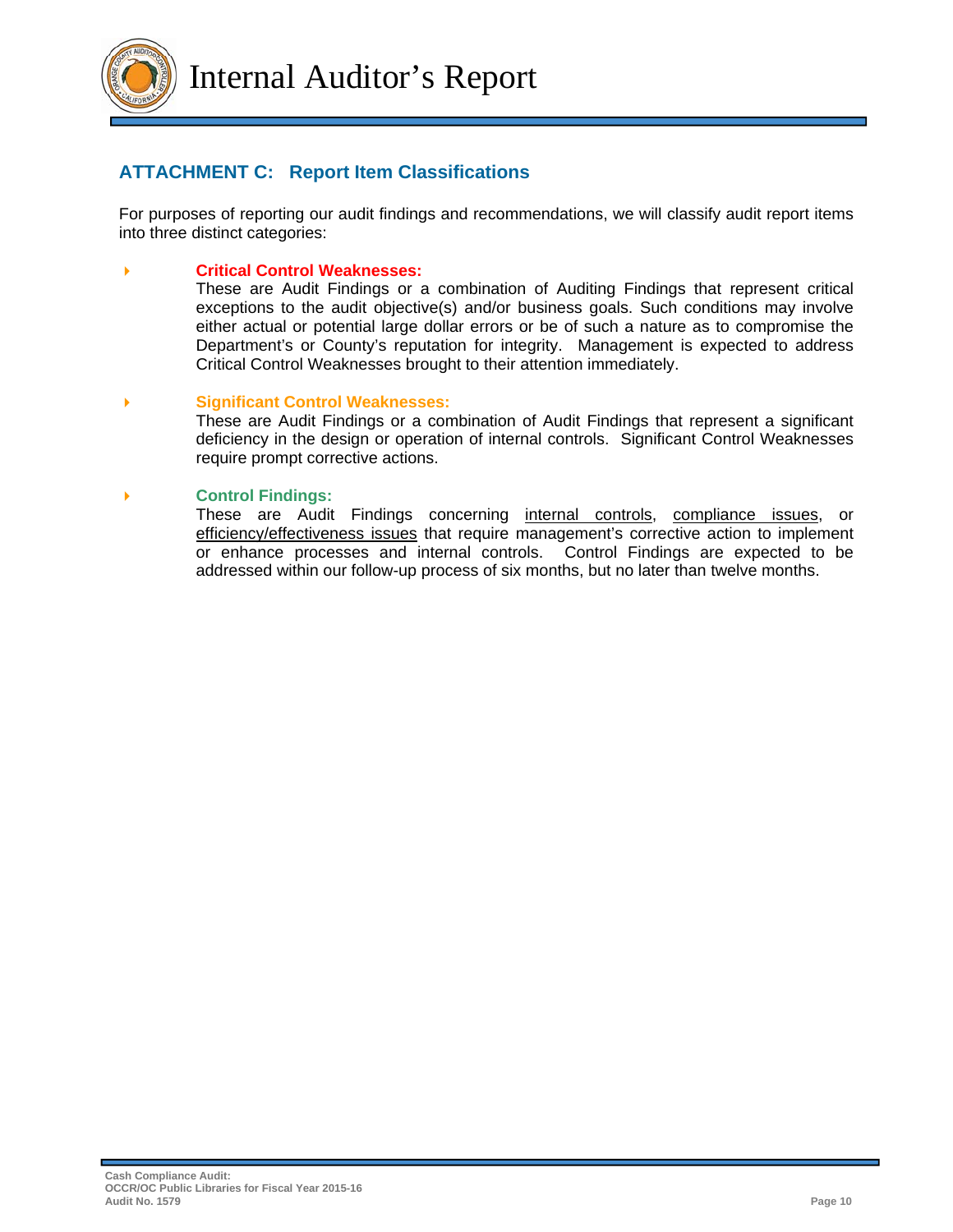

# **ATTACHMENT D: OCCR/OC Public Libraries' Management Responses**

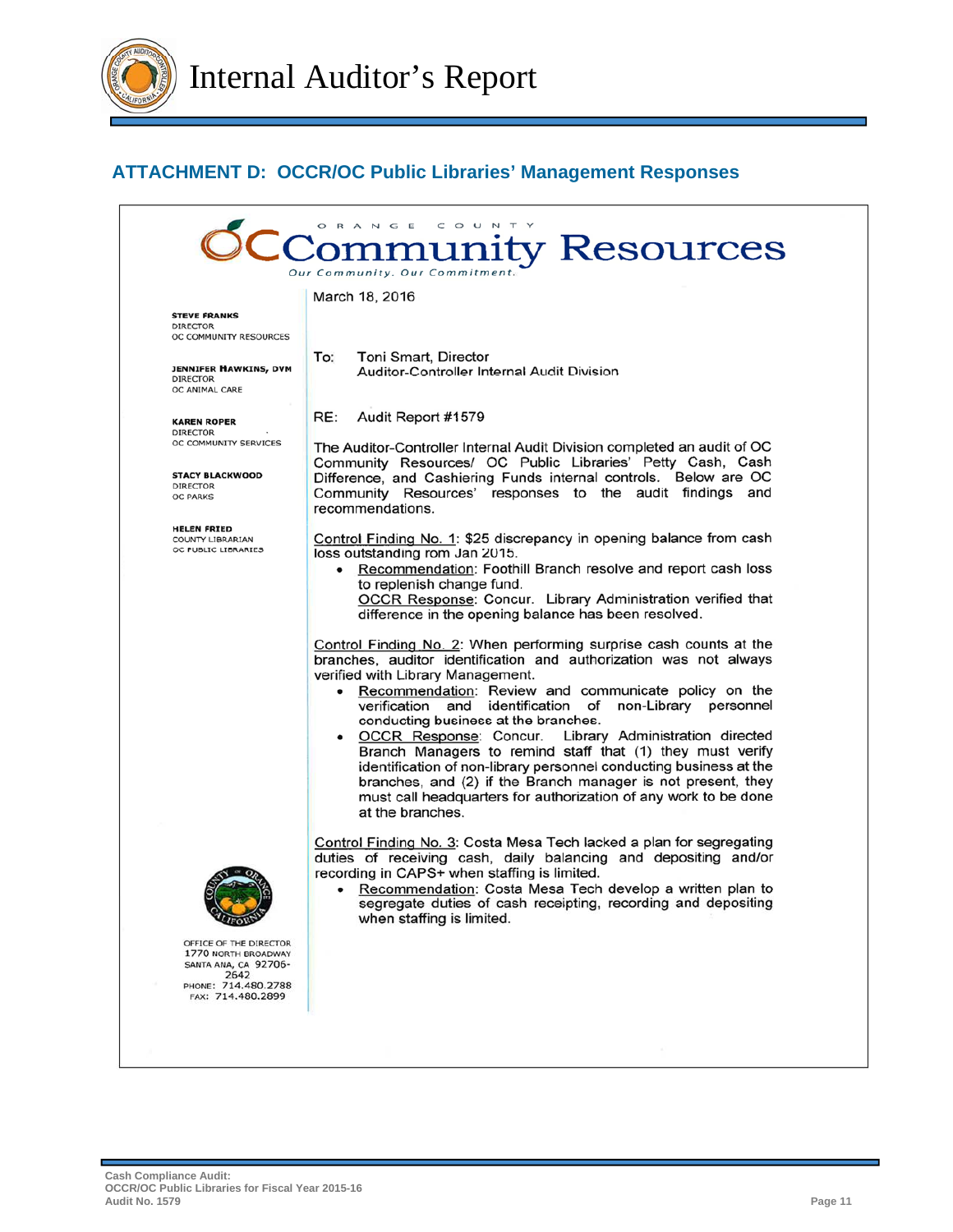

Internal Auditor's Report

## **ATTACHMENT D: OCCR/OC Public Libraries' Management Responses (continued)**

OCCR RESPONSE TO AUDIT REPORT #1579 PAGE 3 OF 3 MARCH 18, 2016

OCCR Response: Concur. Library Administration sent a copy of the Cash Control Guidelines to all staff and reminded the Branch Managers that the policy must be followed. Additionally, Library Management will ensure that the Costa Mesa Tech Branch maintains and adheres to the Segregation of Duties Schedule within 60 days.

Control Finding No. 4: Most branches did not have written transfer of accountability when placing monies into the safe overnight for deposit.

- Recommendation: Implement a requirement for branches to document transfer  $\bullet$ of accountability between the closing and opening shifts for deposits placed in the safe.
- OCCR Response: Concur. Library Administration provided all branches with a copy of the Transfer of Accountability log and covered instructions on its use with Branch Managers.

Control Finding No. 5: One branch did not have a sign posted informing customers to request a receipt.

- Recommendation: Tustin Branch post a sign informing customers to ask for a receipt.
- OCCR Response: Concur. The Tustin Branch Manager posted a sign informing customers to ask for a receipt.

Control Finding No. 6: One branch did not reconcile cash receipts to the Library system (SIRSI).

- Recommendation: El Toro Branch establish a process to reconcile daily cash  $\bullet$ receipts to SIRSI.
- OCCR Response: Concur. Library Administration called El Toro Branch Manager to ensure that she is on the distribution list for the Daily Branch **Transaction Report.**

Control Finding No. 7: At all branches, no documentation was maintained for changing safe combinations and keys. In some branches, changes to safe combinations are not made and/or have never been changed.

- Recommendation: Ensure appropriate safe controls are in place at all branches. This includes maintaining a log of staff with access to the safe combination and/or keys, and establishing a policy for changing safe combinations and/or retrieving keys when employees leave.
- OCCR Response: Concur. Library Administration will establish policy and procedures to ensure appropriate safe controls, including maintenance of access logs and procedures for controlling access, within the next six months and concurrent with the purchase of new digital safes.

Control Finding No. 8: One branch had a safe in a non-secure location.

- Recommendation: La Palma Branch keep its safe in a secure location.
- OCCR Response: Concur. Library Administration plans to purchase new digital safes for all branches within the next six months. The new safe at the La Palma branch will be located in a secure location outside of public view, behind a locking door.